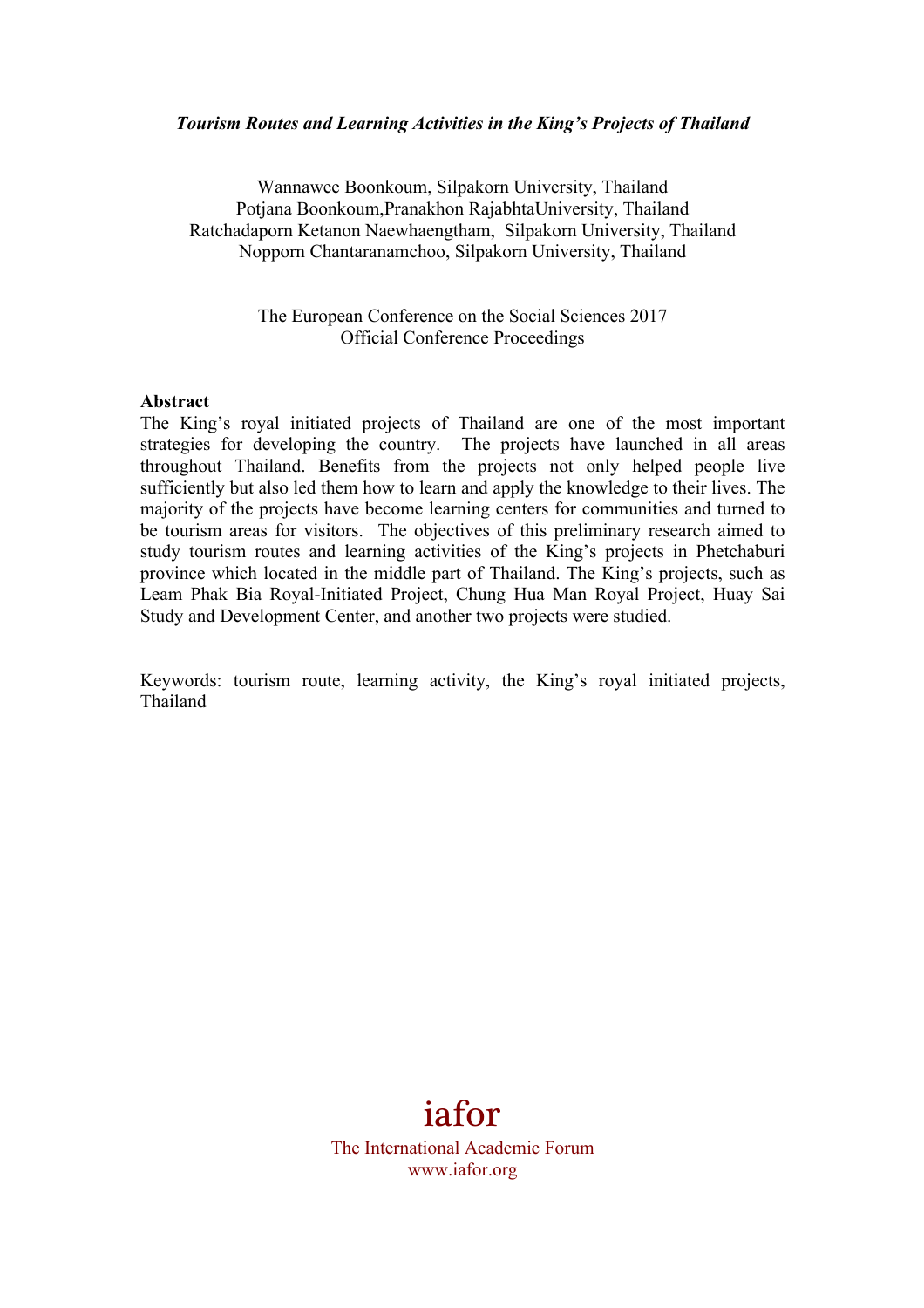### **Introduction**

The royal initiated projects have been developed for over 50 years (started in 1952) by the late late King Bhumibol Adulyadej (King Rama 9) with the objectives to develop the upcountry people's quality of life, and to develop and conserve the environment – both soil and water. At present, there are more than 4,000 royal-initiated projects throughout Thailand. After the death of King Bhumibol Adulyadej, Thai people have been keenly interested in these projects; they have visited them and learn what the late King had done for His country. Thus, many royal-initiated projects have been changed to be the resources of studies as well as tourist attractions of both Thai and foreign visitors.

In this study, concepts and principles of sustainable tourism, sufficiency economic, and royal- initiated projects, as well as creative learning were reviewed and applied. The authors defined tourism following the late King Bhumibol Adulyadej's initiated projects as a unique feature of the new tourism activities associated with the royalinitiated projects in Phetchburi province; with the objectives of providing visitors with direct experience in the tourism activities, learning and understanding, impressing and seeing the values that lead to application to the benefits of living, contribute to the creation of products and the economic value of the community, as well as create consciousness of those involved in the conservation of sustainable tourism. Moreover, the authors defined creative learning as learning based on creativity and leading to innovation, which can be applied to the benefits of living. Also, the tourism following the late King Bhumibol Adulyadej's routes was defined as the routes to the tourist attractions in the royal- initiated projects in Phetchaburi province.

For the area of study, Phetchaburi is a province located in the central part of Thailand, bordering Pak Tho district in Ratchaburi province, and Amphawa district in Samut Songkhram province; Prachuab Khiri Khan province to the south; the Gulf of Thailand to the east, and; the Socialist Republic of the Union of Myanmar to the west. Most of the population is agriculturists (66.20 per cent) (www.petchaburi.go.th, 2012; Phetchaburi Agriculture and Technology College, 2012: 1-2; Phetchaburi Province, 2012: 3-4). Phetchaburi is in a group of provinces located in the lower part of central Thailand; it is considered very important according to the country geography since most of the terrain is lowland plain, it can facilitate traveling and link transportation by water and land. It also has variety of abundant resources and is considered an important economic center (National Research Council of Thailand, 2012: 3-4). Phetchaburi is a well-known province for its various tourist attractions with history, nature, sea and beautiful beaches. Additionally, it has 22 royal-initiated projects; many of them are well-known among tourists who visited to learn about them and buy their products, such as the royal-initiated project of Huay Sai Study and Development Center, Laem Phak Bia Research and Development Center, and Chang Hua Man, etc. (Phetchaburi Province, 2012: 32-37.)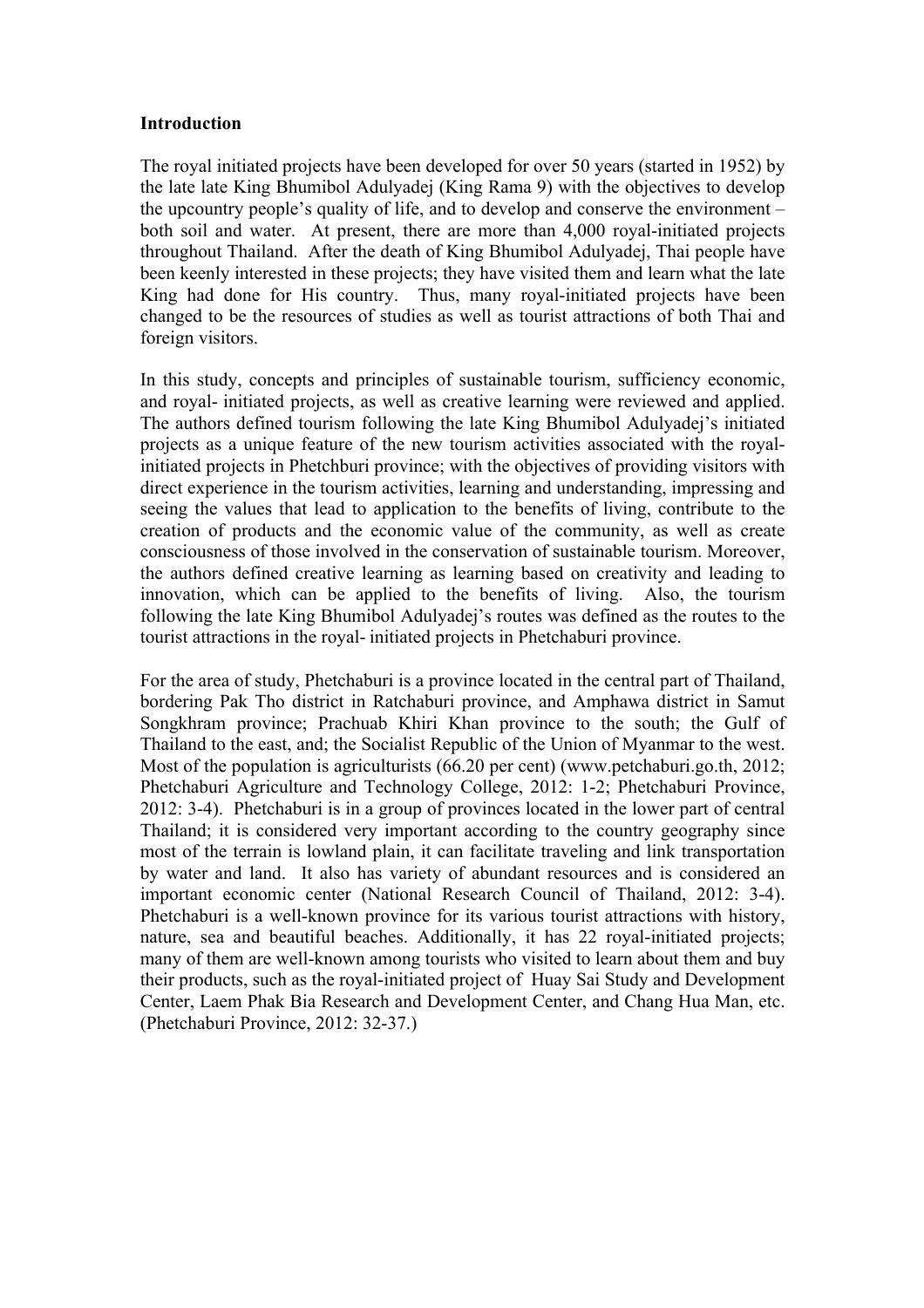# **Research Methodology**

The research methodology used in this research is research and development (R&D) with multi-staged of data collection for both qualitative and quantitative data, namely:

1. **Research**<sub>1</sub>: Field study to survey routes and models of available creative learning activities according to the late King Bhumibol Adulyadej's trail in Phetchaburi province.

2. **Development**<sub>1</sub>: Create and develop models for tourism creative learning activities, based on the late King Bhumibol Adulyadej's trails.

3. **Research**<sub>2</sub>: Implementation of the developed models for creative learning.

4. **Development**<sub>2</sub>: Evaluation and improvement the implemented models of creative learning based on the late King Bhumibol Adulyadej's trails.

This article presented the findings from stage 1 in which the data were collected from the field survey of 5 royal-initiated projects, namely Laem Phak Bia, Chang Hua Man, Nong Jik, Punthurat and Huay Sai projects. The authors collected the data during January to June 2017 through in-depth interviews with 10 operating officials of the projects and 20 Thai tourists. The data were analyzed by content analysis and presented the findings in the essays with illustrations.

# **Findings**

The findings of the preliminary study revealed that:

1. The tourism routes of the five projects were started from Tha-Yang to Cha-Am districts in Phetchaburi province, and it could be managed as one and a half day trip. The findings also revealed the potential of tourism in terms of tourism resources, available facilities, management, and cooperation of the people and organizations.

2. The creative learning activities of the areas included wastewater treatment, water conservation, mangrove conservation, growing plants in dry areas, feeding dairy cattle. The projects also produced daily organic products, and they offered the creative learning centers to farmers and visitors. Tourists could learn and experience the Thai way of life with the local people, in particular, farmers in the communities. With the large area of each project, visitors could also enjoy walking or cycling along the routes around the area.

The findings of this study confirmed both of the development from the late King Bhumibol Adulyadej's projects, and His dedication to the people.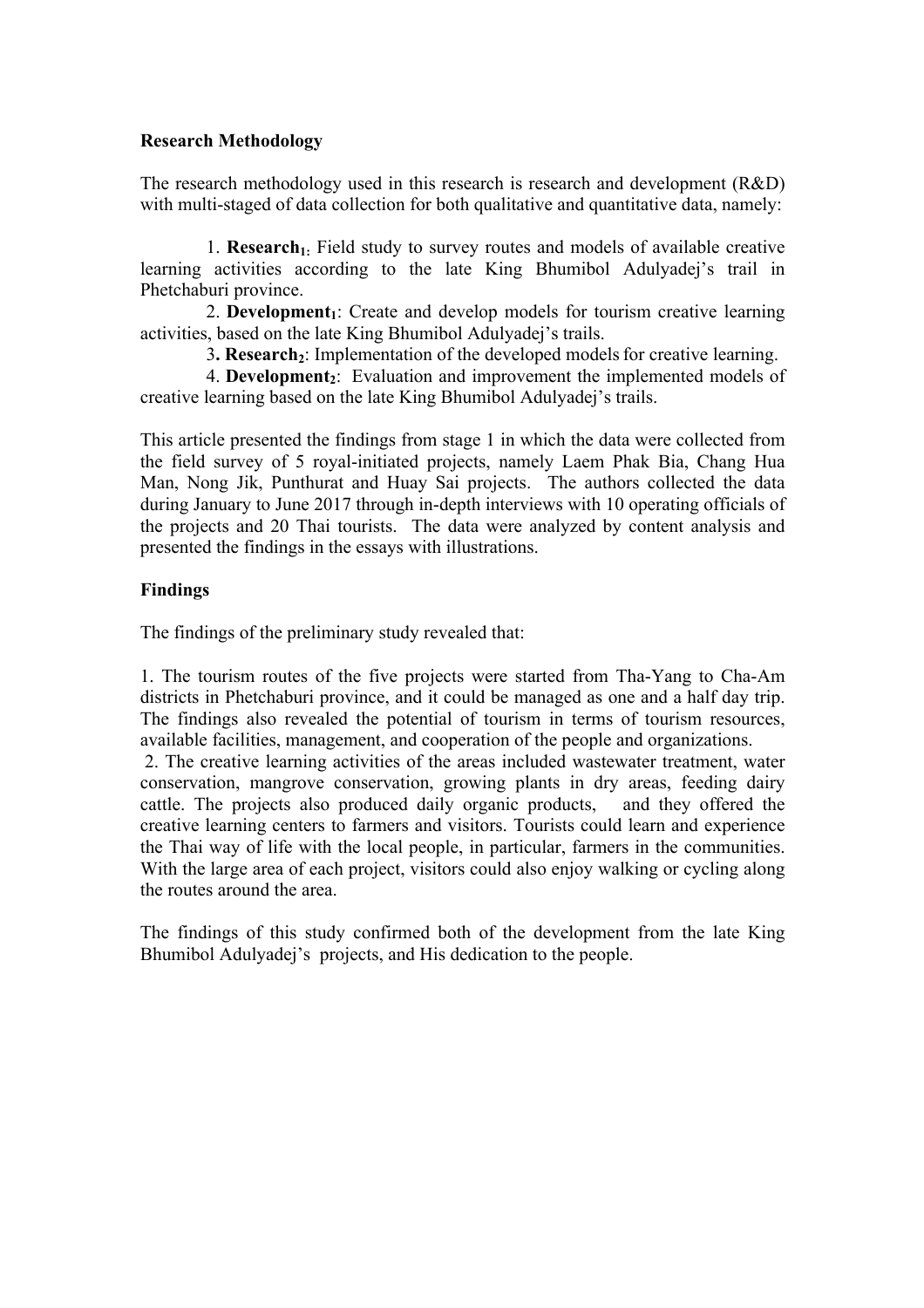

**Picture 1** Laem Phak Bia Royal-Initiated Project

There is a lecture building to educate visitors, a bus provided to take them to visit different sightseeing spots, and mangrove trails for their study.



**Picture 2** Wastewater treatment within Laem Phak Bia Royal-Initiated Project

A part of the procedure to treat wastewater sent from downtown Phetchburi was shown. The treatment is through natural procedure; bring the wastewater into the treatment pond and waiting for settling until the water quality is improved.



**Picture 3** Learning activities at the Huay Sai Study and Development Center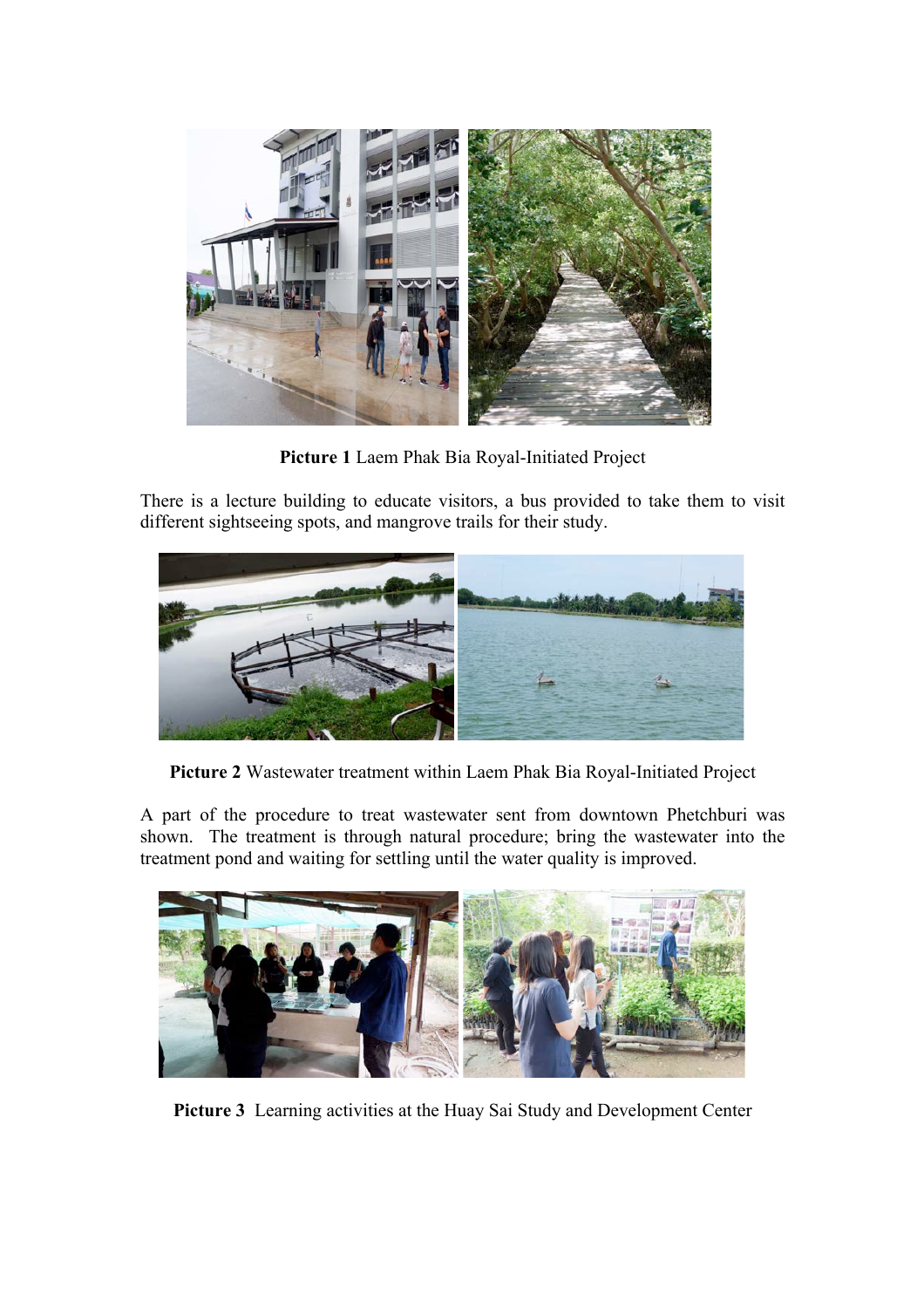Within this royal-initiated project, the learning activities of planting vegetables, plants, fruits, and process of waste products such as charcoal for daily use, are demonstrated.

## **Conclusion**

The findings reveal both of the development from the Royal Development Projects, and the dedication of the late King to his people. Currently, Thai people visit the Royal Development Projects not only to learn but also to follow the footsteps of our beloved King.

#### **Acknowledgements**

The author have been appreciated Thailand Research Fund which supported us the research fund in the fiscal year 2016. We are also grateful to the Office of Research Development of Silpakorn University that has supported our research. Finally, we have been thankful to the people who work in the Royal Initiate Projects in Petchaburi, visitors, and all related people in this study.